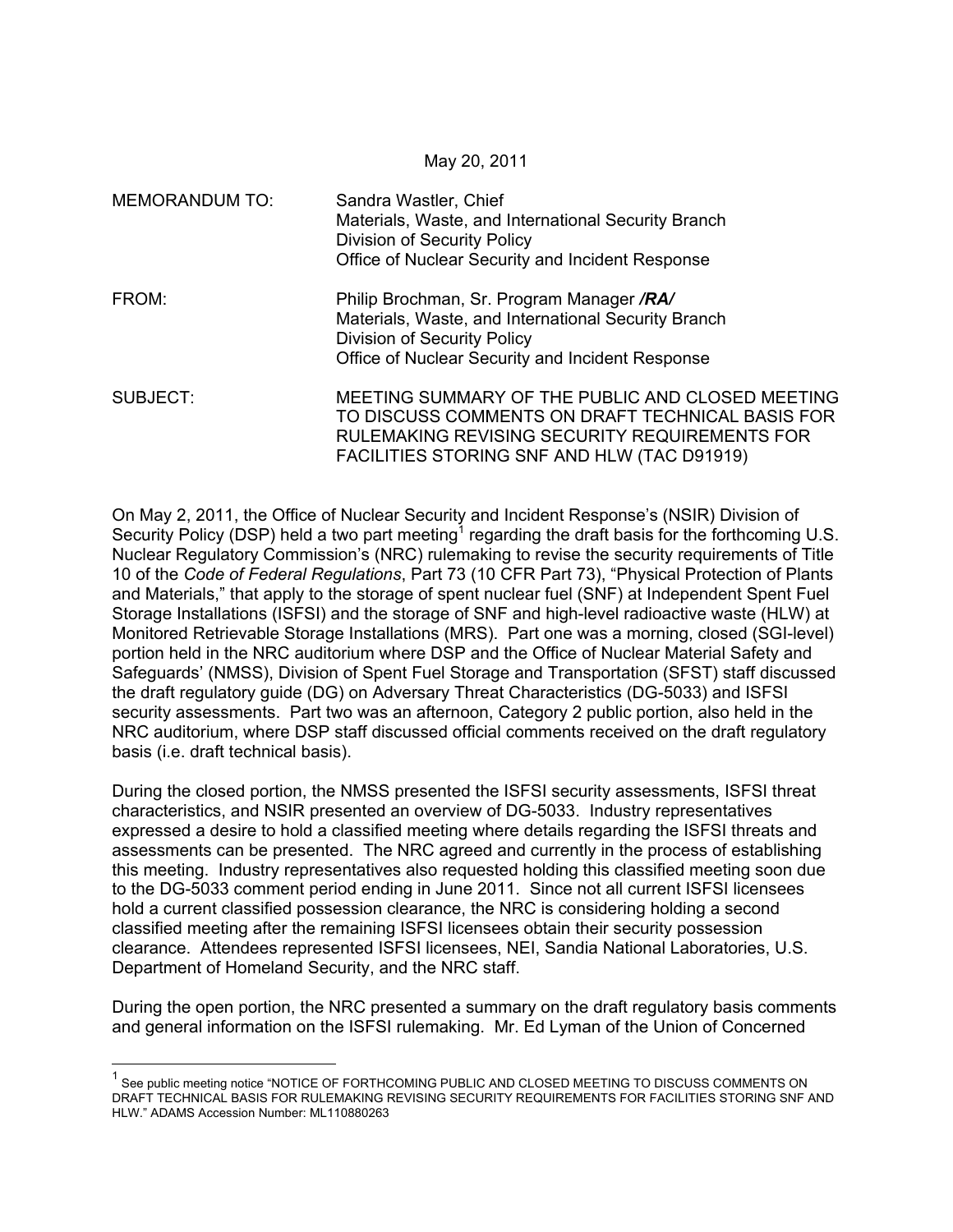## S. Wastler  $-2$ -

Scientists (UCS), a non-governmental organization, asked various questions relating to the validation model and dose-based approach. The staff received one request for a copy of DG-5033, for Mr. Lyman. Mr. Lyman's request is currently under review. The public portion included GoToWebinar and bridge lines in an effort to maximize accessibility to interested stakeholders. Attendees represented ISFSI licensees, NEI, Sandia National Laboratories, Cask Venders, non-governmental organizations, members of the press, and the NRC staff.

The NRC did not accept official comments during the meeting. The comment period for the draft regulatory basis was already closed while anyone seeking to submit comments on DG-5033 was instructed to formally submit using NRC guidelines. Transcripts for both portions are available. The staff plans to post the publicly available material to Regulations.gov under Docket ID: NRC-2009-0558.

- References: *Federal Register Notice* (76 FR 23513; ADAMS Accession No. ML111030382) Public Meeting Notice (ADAMS Accession No. ML110880263) Draft Regulatory Guide (DG-5033), "*Security Performance (Adversary) Characteristics for Physical Security Programs for 10 CFR Part 72 Licensees"*, (SGI) (eSAFE Accession No. ES100011507) Draft Technical Basis, Revision 1 (December 2009) (ADAMS Accession No. ML093280743) Meeting Transcript, Open Portion (ADAMS Accession No. ML1140A082) Video Recording, Open Portion (ADAMS Accession No. ML11140A072) Sign-In Roster, Closed Portion (ADAMS Accession No. ML111390234 Sign-In Roster, Open Portion (ADAMS Accession No. ML111390246 Webinar Attendee Report w/ Chatlog, Open Portion (ADAMS Accession No. ML111390191
- Enclosures: 1. Agenda (ADAMS Accession No. ML111390166) 2. Presentation, Open Portion (ADAMS Accession No. ML111390176) 3. DG-5033 Request from Mr. Ed Lyman (ADAMS Accession No. ML111390280) 4. Completed Feedback Form (ADAMS Accession No. ML111390180) 5. Attendee List (ADAMS Accession No. ML111440305)
- CONTACT: Phil Brochman, NSIR/DSP (301) 415-6557 Dennis Andrukat, NSIR/DSP (301) 415-3561